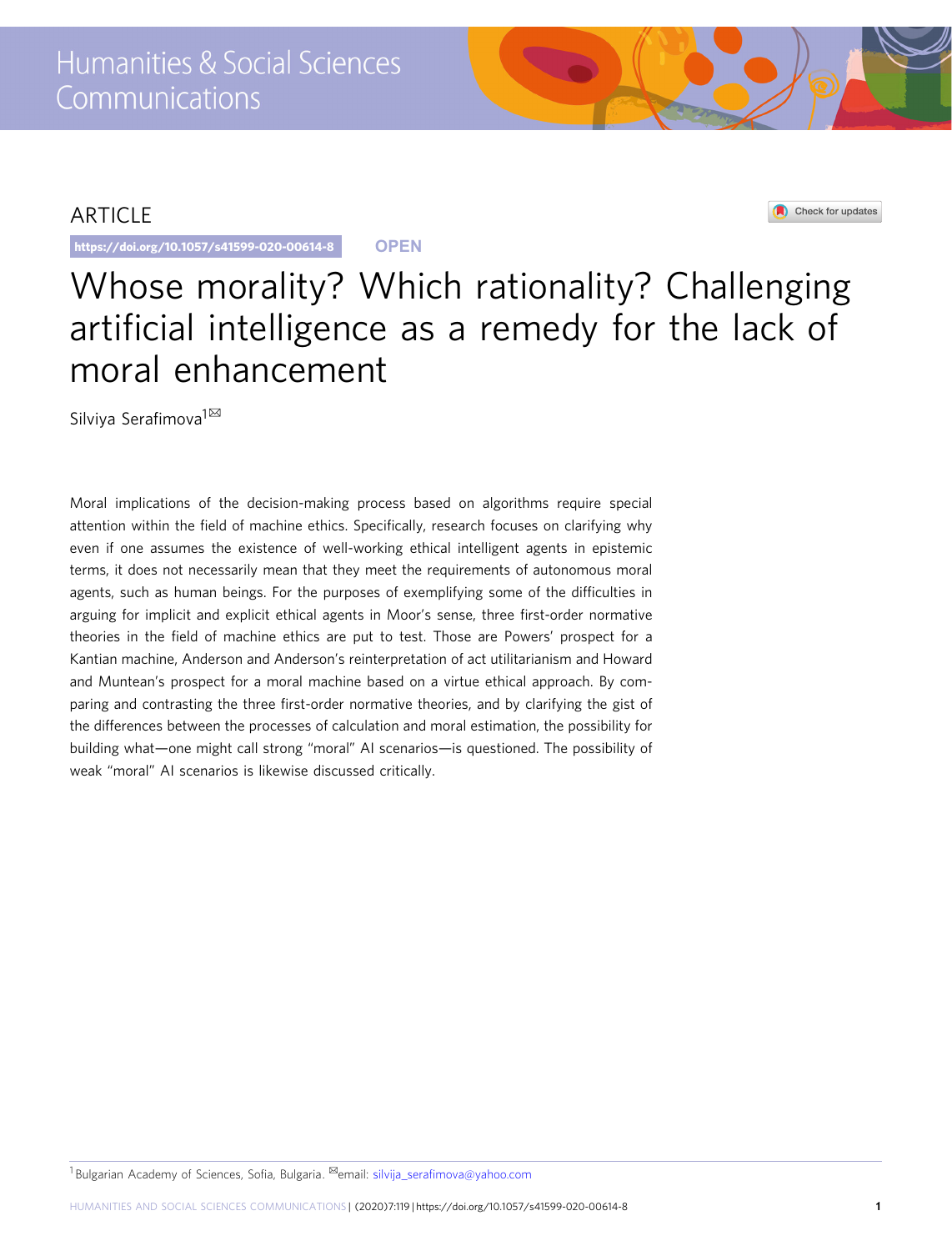### Introduction

Key concepts and clarifications. It is not an accident that decision-making based upon algorithms remains "a standout question in machine ethics" (Mittelstadt et al., [2016](#page-9-0), p. 11). It is due to the fact that such a decision-making process necessitates the differentiation of the requirements for moral agency when applied to humans and intelligent agents (IAs). In this context, special attention should be paid to the issue of whether or not algorithmic decision-making can achieve a level of moral autonomy similar to that of human decision-making.<sup>[1](#page-9-0)</sup>

Before trying to clarify the role of some key concepts, it is important to roughly delineate the boundaries of machine ethics as such. According to Anderson and Anderson, unlike computer ethics, which has traditionally discussed ethical issues "surrounding humans' use of machines", machine ethics is focused upon "ensuring that the behavior of machines towards human users, and perhaps other machines as well, is ethically acceptable" (Anderson and Anderson, [2007](#page-9-0), p. 15). The ultimate goal of machine ethics is "to create a machine that itself follows an ideal ethical principle or set of principles". Those principles should guide it in making decisions about possible courses of action it could take (Ibid.). As such a principle, one can point out that of "how we might program computers that will themselves refrain from evil and perhaps promote good" (Powers, [2006,](#page-9-0) p. 46).

In turn, it is methodologically important one to raise MacIntyre's well-known questions, "Whose justice?" and "Which rationality?" in a new voice. It means to modify them into "Whose morality?" and "Which rationality?", while discussing the role of moral reasoning in building moral machines. The two questions provoke some additional questions such as the following: Does it mean that the engineers should create a machine that is sufficiently intelligent and then try to elaborate upon its intelligence in respect to morally significant matters? Or should they try to develop a certain type of intelligence that goes hand in hand with a given type of morality?

Anderson and Anderson make the point that "having all the information and facility in the world won't, by itself, generate ethical behavior in a machine" (Anderson and Anderson, [2007,](#page-9-0) p. 15), nor would experts find easy solutions. This is due to the fact that "ethics has not been completely codified" (Ibid.). That is why the challenge consists in specifying how to create "an ethical intelligent agent" (Ibid.).

The plurality of combined approaches towards specifying what an ethical intelligent agent should look like requires some limitations to be provided. In the current article, two types of ethical intelligent agents are examined, namely, the so-called by Moor implicit and explicit ethical agents (Moor, [2006,](#page-9-0) pp. 19–20). According to Moor, "implicit ethical agent" is a machine that "has been programmed to behave ethically" by following some ethical principles as embodied by its designer. Correspondingly, Moor defines "explicit ethical agent" as a machine that is "able to calculate the best action in ethical dilemmas using ethical principles" by itself (Anderson and Anderson, [2007,](#page-9-0) p. 15). While the definition of implicit ethical agent meets that of artificial moral agent (AMA), the definition of explicit ethical agent meets the definition of artificial autonomous moral agent (AAMA).

Certainly, the more ambitious objective within the field of machine ethics is to "create a machine that is an explicit ethical agent" (Ibid.). However, fulfilling such an objective faces numerous problems not only from a computational point of view. The gist of the problem is that machine ethics aims to build machines that should demonstrate not only a human-level of cognition, but also something which can be equated to a humanlevel of morality. In this context, humans are the only full ethical agents. In addition to their ability to make explicit ethical judgments and reasonably justify them, they have consciousness,

intentionality and free will (Moor, [2006,](#page-9-0) p. 20; Moor, [2009](#page-9-0)). As Moor cogently argues, whether or not robots can become full ethical agents as humans is "a wonderful and speculative topic, but the issue need not to be settled for robot ethics to progress" (Moor, [2009](#page-9-0)).

That is why he suggests *explicit ethical agents*<sup>[2](#page-9-0)</sup> to become "the paradigm target example of robot ethics". Such "robots would be sophisticated enough to make robot ethics interesting philosophically and important practically, but not so sophisticated that they might never exist" (Ibid.).

Consequently, elaborating upon the issue of moral reasoning as being irreducible to machine practical reasoning in the field of machine ethics makes room for the following examination. One should analyze why it is so difficult an AAMA to cultivate an autonomous moral concern on the basis of a self-developing moral reasoning.<sup>[3](#page-9-0)</sup> The necessity of clarifying the role of moral reasoning in the field of machine ethics is of general importance. It reveals whether or not the distinction between so-called strong AI scenarios (due to which a human-level of cognition should be reached in a computer) and weak AI scenarios (operating by using preprogrammed algorithms) (Savulescu and Maslen, [2015](#page-9-0), p. 84) (Klincewicz, [2016\)](#page-9-0) can be extrapolated into what I would call strong "moral" AI scenarios (looking for an explicit ethical agent) and weak "moral" AI scenarios (designing an implicit ethical agent).

Structure. The main objective of this paper is to demonstrate why arguing for well-working machines, which fulfill moral objectives does not necessarily mean that such machines can be coined moral machines by default. I try to prove that the specification concerns not only the function of explicit (autonomous) ethical agents, but also that of implicit (semi-autonomous) ethical agents in Moor's sense. Exploring this hypothesis, in Section "Is the mission AMA/ AAMA accomplishable?", I analyze why human practical reasoning is irreducible to machine practical reasoning in moral terms. That is why I examine the implications of the so-called Moral Lag Problem in the field of machine ethics. Specifically, I investigate the computational and moral challenges, which derive from the application of three first-order normative theories in the field of machine ethics. They include Powers' prospect for a Kantian machine (Section "Some challenges in building "Kantian" moral machines"), Anderson and Anderson's reinterpretation of act utilitarianism (Section "Building "utilitarian" moral machines") and Howard and Muntean's project for a multifaceted AAMA (Section "Howard and Muntean's project for an AAMA").

The choice of the three theories is driven by the way in which they exemplify three different prospects for moral machines (deontological, utilitarian and virtue ethical machines). By comparing and contrasting those theories, I aim to reveal how, paradoxically enough, they face similar difficulties when relating the process of computation to that of estimation. For the purposes of revealing whether or not an AI system can generate persuasive arguments using algorithms that formalize moral reasoning, I also examine the problems with the computation of moral feelings and moral motivation faced by a Kantian machine (Section "Kantian machines' lack of moral feelings") and an act utilitarian machine (Section "The role of moral feelings in building "act utilitarian" machines"). In conclusion, I outline why both strong and weak "moral" AI scenarios can be questioned due to the issues, which arise from the relation of epistemic to moral predictability in human terms.

Is the mission AMA/AAMA accomplishable? One of the main reasons for the discrepancy between the criteria of epistemological verification and normative validity in morality, as projected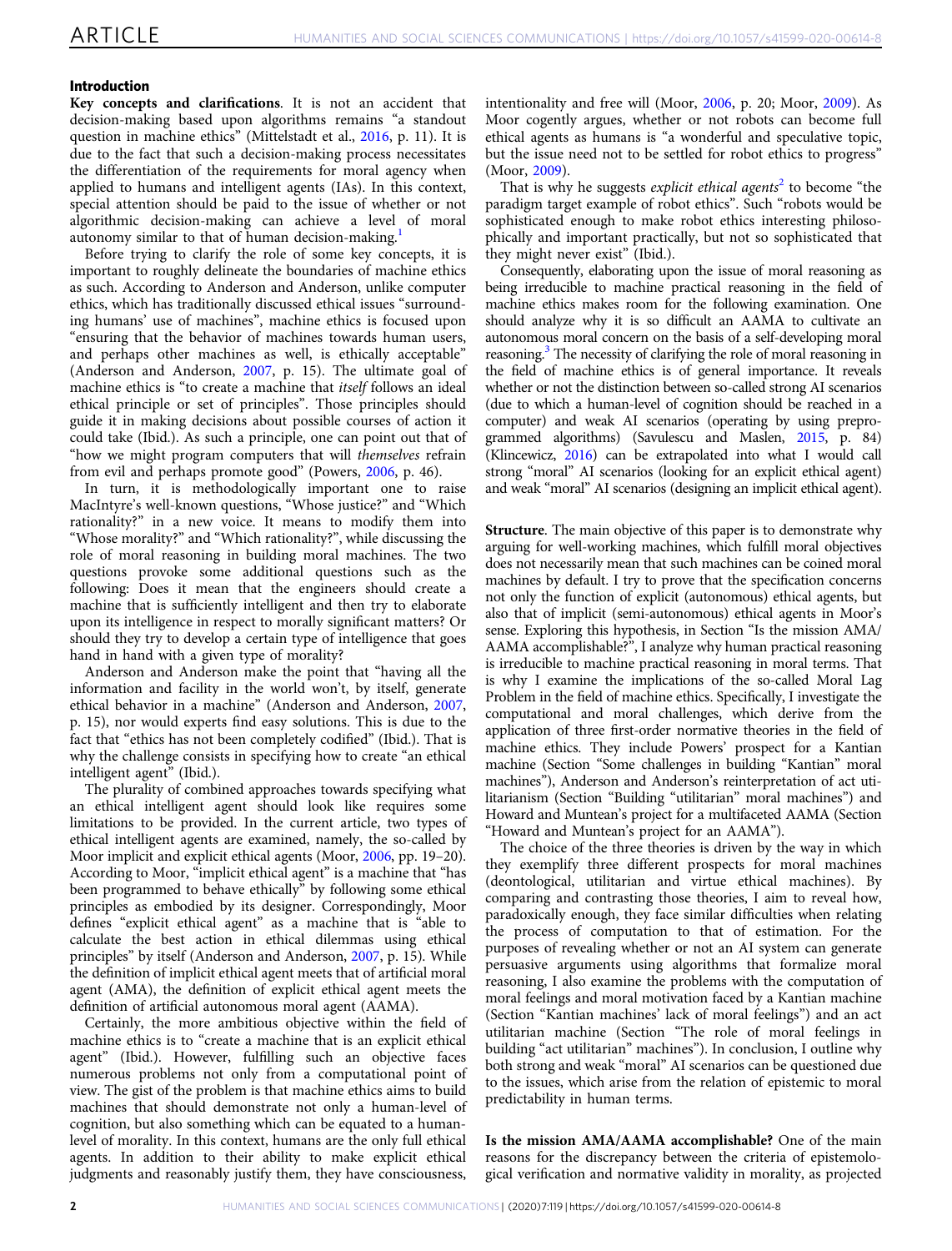into the field of machine ethics, can be found in "the ethos of reducing intelligence to a numeric value" (Markham et al., [2018,](#page-9-0) p. 4). The ethos displays the "epistemic shift toward "algorithmic knowledge production" " (Metcalf et al., [2016,](#page-9-0) p. 6). In this context, one faces the dilemma of whether or not the AI system can generate persuasive arguments using algorithms that formalize moral reasoning based upon first-order normative theories. Such theories include Kantianism, utilitarianism (Klincewicz, [2016](#page-9-0), p. 185) and virtue ethics.

In turn, the successful generation of persuasive arguments can contribute to clarifying the implications of the so-called Moral Lag Problem (Ibid., p. 172)—"a shorthand name for all the things that cause us to be not as moral as we could or should be" (Ibid.). Examining the role of the Moral Lag Problem within the field of machine ethics raises some additional concerns. If humans cannot be as moral as they should or wish to be, how can one expect that first, they can avoid projecting their own moral imperfections while building moral machines? And second, and most importantly, would it be possible for machines to become autonomous moral machines? Certainly, the problem cannot be solved if one tackles it within the field of practical reasoning alone.

As Powers cogently argues, one can point out some formal similarities between human practical reasoning and machine practical reasoning. Similar to human practical reasoning, which is grounded into the transformation between the consideration of facts and the resulting actions, machine practical reasoning can be recognized as a transformation from a set of declarative units in a database to an output (Powers, [2006,](#page-9-0) p. 46). Furthermore, similar to humans who can learn new facts that are informative for their reasoning about actions, machines can incorporate feedback systems that determine their outputs (Ibid.).

Extrapolating the debate into the field of machine ethics makes the differences between human moral reasoning and machine moral reasoning even more complicated. The main concern is that regardless of the fact that humans are not as moral as they should or wish to be, most of them can make up diverse moral claims in contrast to machines which cannot. The reason is that machines have not reached the stage of making normative conclusions that connect facts to action (Ibid.).

In this context, Powers profoundly defines the risk that machines "exhibit a simulacrum of ethical deliberation" (Ibid.) emphasizing the issue that neither humans nor machines can do better. If a system is allowed to decide within the pluralism of human moral judgments, then one will be "left with a static account of morality as it would only be able to simulate, rather than to make judgments" (Lara and Deckers, [2019](#page-9-0), p. 5). Consequently, if one argues for an explicit ethical agent that simulates such a static account of morality, this could lead to apparently negative outcomes in moral terms. For instance, explicit ethical agents will create a reality of pure simulacra and turn human imperfect morality into an immoral hyper-reality in Baudrillard's sense.

Tracing back some of the main reasons behind the risk of having such a simulacrum of ethical deliberation, I would point out the impact of both conscious and unconscious biases of the designers of moral machines. Specifically, the influence of biases can be found in increasing the risks of blurring the decisionmaking process based on algorithms and the moral decisionmaking process of humans. The particular outcomes can be recognized on the level of intermingling computational errors with moral mistakes.

The role of biases is determined by the use of the algorithms themselves, since they "inevitably make biased decisions" (Mittelstadt et al., [2016](#page-9-0), p. 7). The reason is that algorithms' design and functionality reflect the values of the designers "and intended uses, if only to the extent that a particular design is preferred as the best or most efficient option" (Ibid.).

In addition, the biased decision-making process gets some new implications when the debate is expanded as an institutional debate, viz. when the power of social institutions is focused upon the shaping of technologies-in-practice (Neff, [2020,](#page-9-0) p. 5). Furthermore, the complex role of the algorithms in the public discourse is due to the fact that they are not static entities, but have social power. This power depends on the way in which they are "a part of broader rationalities, broader programs of social change and development" (Beer, [2016\)](#page-9-0). Specifically, algorithmic power "produces" truths as outcomes of systems being a part of discursive reinforcement of given norms (Ibid.). If one wants to reveal the origin of algorithmic power, one should not only unpack "the full socio-technical assemblage of algorithms" (Kitchin, [2017](#page-9-0), p. 25), but also examine the particular moral implications of this assemblage. The implications concern the risk of intermingling computational errors with moral mistakes.

Analyzing the possibility for deliberately or non-deliberately intermingling computational errors with moral mistakes, one faces the following questions. Is it possible the inevitable errors in the datasets to be described as "human" errors? If not, can they be examined as purely algorithmic errors? The risk of intermingling computational errors with moral mistakes has a deeper origin. The concern is whether or not multiple (new) normative conclusions can be computationally traced in moral terms so that they guarantee a morally acceptable functioning and a possible moral self-update of the moral machines in the future.

Tackling the aforementioned dilemmas, one can find two possible scenarios, at least. Either there are no specifically algorithmic errors, which shifts the debate back again to the origin of the biases behind human mistakes, or there are purely algorithmic errors. If so, however, the chances of building moral machines that are supposed to be not only explicit ethical agents, but also agents with an unquestionably moral (in its "content") behavior, become slight. Another issue is who is responsible for the regular update of moral rules. One should take into account that AMAs and AAMAs face the learning task "to deal with the inherently ambiguous nature of human moral judgment" and the fact that "even experts can disagree" about this matter (Wallach and Allen, [2010,](#page-9-0) p. 97).

The scenario of experts' disagreement becomes even sharper when the disagreement is a result from the projection of the engineers' biases, viz. when they want to design and apply a moral machine fostering their own ends "which may be biased by their own interests" (Lara and Deckers, [2019](#page-9-0)). Such a deliberate programming in moral terms breaks not only with the principle of moral impartiality, but also with the idea of machines' moral autonomy.

In turn, the issue of having immoral machines raises some serious concerns, which go beyond the field of machine ethics. This is due to the fact that learning is not abstracted from the general processes of social and political learning and interaction. In this context, the socio-political implications of biases trigger the issue of how the conditions of "a composite of human-algorithm relation" turn into "venues for ethicopolitics" (Amoore, [2020](#page-9-0), p. 9). $<sup>4</sup>$  Ethicopolitics as such results from the acknowledgement that</sup> algorithms contain multiple potentials for cruelties, surprises, violence and joy (Ibid., p. 7). Consequently, the potentials are embodied into illuminative representations of the human relations with both other humans and algorithms themselves.

As long as those complex relations are recognized as politically formed, the reconsideration of the socio-political and moral implications of biases can make room for locating the ethicopolitical origin of creating immoral machines. The incomplete character of algorithms is both weakness and strength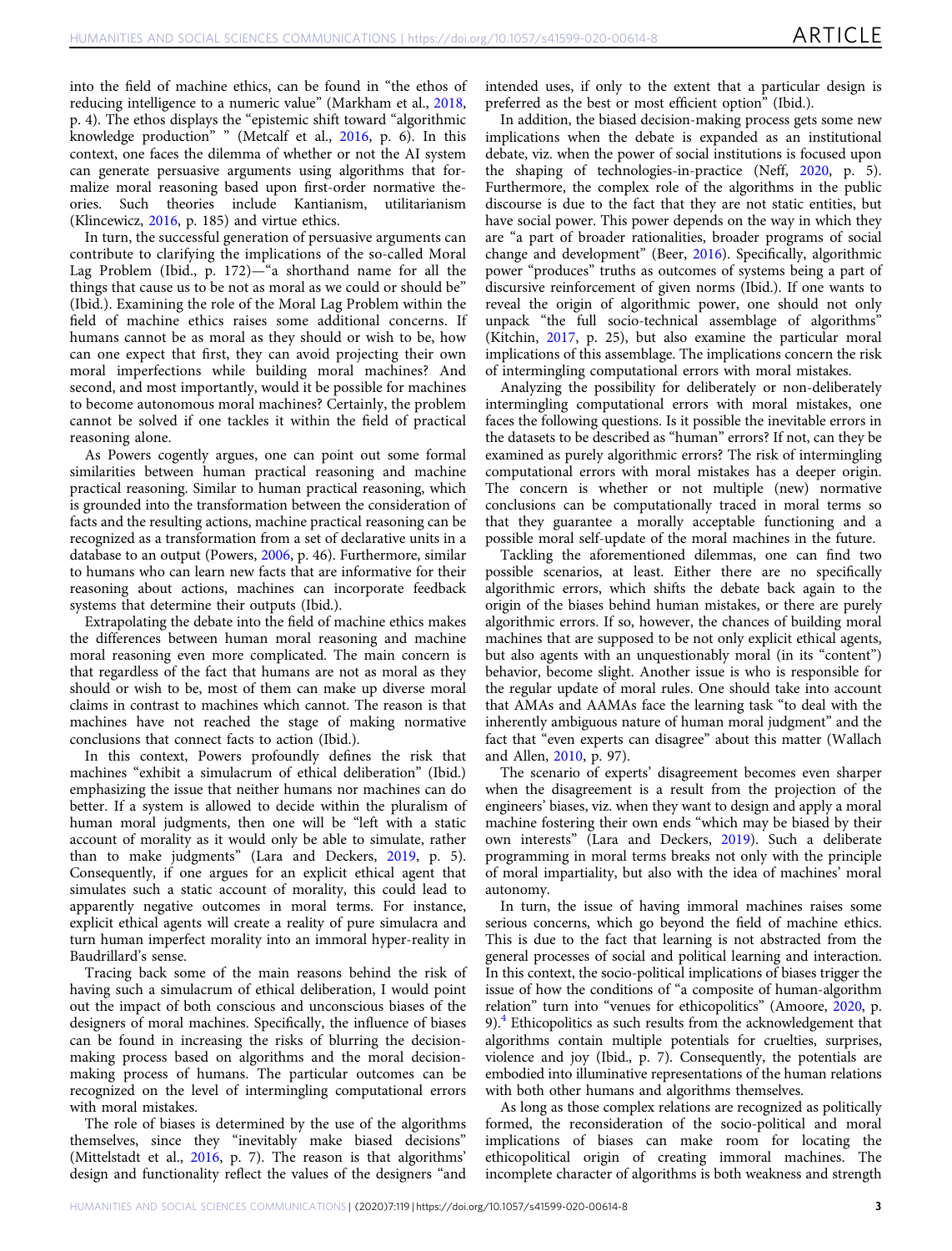depending on the starting point of investigation. Regarding the implications of strength, incompleteness of algorithms can be justified as a stimulus for revising the ethicopolitics they introduce. $5$  Thus, some new ways of "generating worlds" (Ibid., p. 21) can be established if doubt is employed productively in the process of algorithmic revision (Ibid., p. 24). However, adopting such an approach does not make the issue of biases less substantial, since every single regeneration brings its own ethicopolitical narrative. This narrative can be deprived by some of the old biases, but brings new ones with itself.

Some challenges in building "Kantian" moral machines. A crucial reason for choosing Powers' model is that he cogently demonstrates why logic, which grounds the design of a machinecomputable categorical imperative, faces significant constraints. Consequently, those constraints necessitate an analysis of the corresponding ethical problems to be conducted. Powers emphasizes that nonmonotonic logic approach can better meet the requirements of a deontological machine ethics than monotonic logic approach. However, it fails the requirement of semidecidability of a set membership (Powers, [2006,](#page-9-0) p. 50). Powers' specification requires the examination of whether or not a Kantian machine can be underlined by what I call corresponding nonmonotonicity in the field of ethics. In addition, one should explore what can be considered as corresponding constraints of semidecidability within the field of machine ethics. The crossing point between a nonmonotonic approach in logic and its potential projections in ethics can be found in the realm of permissible maxims. Specifically, the status of permissible maxims is relevant to both human reasoner and computer program because it concerns the degree of precision of one maxim (Klincewicz, [2017,](#page-9-0) p. 249).

Powers formalizes monotonic reasoning in the following manner: if you can infer sentence a from a set of premises P, then you can also infer a from any set S that contains P as a subset. For instance, the addition of "Fritz is a cat" to a set already including "All cats are mammals" licenses the monotonic inference "Fritz is a mammal" (Powers, [2006,](#page-9-0) p. 49). However, if the deductive law is replaced with a default rule such as "Cats are affectionate", there would be some conditions that would defeat the inference to "Fritz is affectionate" (Ibid.). As Powers cogently argues, the approach becomes even more complicated when applied to an ethical default rule, as is in the case with the default rule "Don't kill the innocent". The rule requires one to take into account some defeating conditions such as "unless they are attacking under the control of some drug" or "except in a just war" etc. (Ibid.).

Judging by the reasons behind Powers' choice of a nonmonotonic logic approach over a monotonic one (Ibid.), I would suggest extrapolating the idea of a nonmonotonic approach to the field of ethics. Adopting such an approach can contribute to better understanding the prospect for a Kantian machine in moral terms. As long as in the field of nonmonotonic logic one draws conclusions defeasibly $<sup>6</sup>$  (when one reserves the right to retract</sup> them in the light of further information), tackling the nonmonotonic projection within machine ethics would be of use for the moral self-update of AMAs and AAMAs. In turn, the update in question will be made in the light of new (ethical) knowledge (information). Such a shift can shed light upon the status of permissible maxims, which are neither obligatory nor forbidden maxims.

From the perspective of the elaborated nonmonotonic approach, the role of permissible maxims can be clarified if one examines what Powers borrows from Reiter's default logic, namely, the so-called default extensions. Owing to their introduction, the rules can be defeated, but not vanquished (Ibid.). If evaluated from the perspective of the extrapolated default extensions in moral terms, permissible maxims can be settled in a Kantian machine as input maxims. Thus, they may contradict "the background set of facts and commonsense rules without introducing inconsistency" (Ibid.). Consequently, making room for the examination of some contradictions as irreducible to inconsistences would enrich both the number and the complexity of normative rules.

However, providing such a correspondence between nonmonotonicity in logic and ethics raises the significant concern how a Kantian machine can be protected from turning into an immoral machine if it includes input maxims, which can contradict the set of facts. Elaborating upon this line of thought requires examining the reasons behind the next important conclusion made by Powers. According to him, nonmonotonic inference fails the test of semidecidability of a set membership.

First, I will clarify the purely logical implications of semidecidability that Powers lists as being one of the most serious concerns against building a deontological ethical machine. Second, I will try to demonstrate why a possible semidecidability in moral terms is even more complicated than the logical one.

In computing theory, semidecidability demonstrates that if an element can be a member of a set, then the algorithm halts with a positive result. Consequently, if an element is not a member of a set, then the algorithm halts with a negative result. What is of particular interest for a Kantian machine is the third aspect of semidecidability, namely, the one that if an element is not a member of a set, then the algorithm does not halt at all.

Powers argues that a Kantian imperative can be described as being a nonmonotonically enhanced categorical imperative which, however, "still fails an important formal requirement for machine ethics: semidecidability" (Ibid., p. 50). I would argue that the lack of so to speak ethical implications of semidecidability triggers two negative effects, at least. First, it affects the role of permissible maxims as input maxims and second, the possibility for a moral self-update. If the deontological ethical machines lack the opportunity to include the third aspect of semidecidability, it would mean that they lack the opportunity for looking for a new ethical knowledge and its alternative ways of computation in long terms.

The second circle of issues addresses the specifically moral problems of the agency, which a Kantian machine should exert. As one of the main concerns in this context, I would point out the problem that Powers raises himself, namely, that there are no unquestionable proofs that a machine will understand an obligation in the same manner as a human agent (Ibid., p. 48). He argues that a machine might not be able to understand the difference between "I ought to do z" and "z ought to be the case" (Ibid.). The difficulty raises serious concerns because it is not specific for machine ethics. It derives from the complexity of human moral motivation, since humans may not be able to make such a difference either.<sup>[7](#page-9-0)</sup>

Kantian machines' lack of moral feelings. The analysis of the negligence of moral feelings within the prospect for a Kantian machine is a different way of tackling some of the reasons behind the following conclusion drawn by Powers. Kantian formalism "in the constructivist or "bottom-up" tradition can't build a coherent moral theory from nothing" (Powers, [2006](#page-9-0), p. 51).

In this context, one should first make a difference between feelings and moral feelings $8$  and second, keep in mind the constructive role of moral feelings such as sympathy and empathy for humans. In addition, one should also be aware that moral feelings cannot be successfully designed in moral machines yet.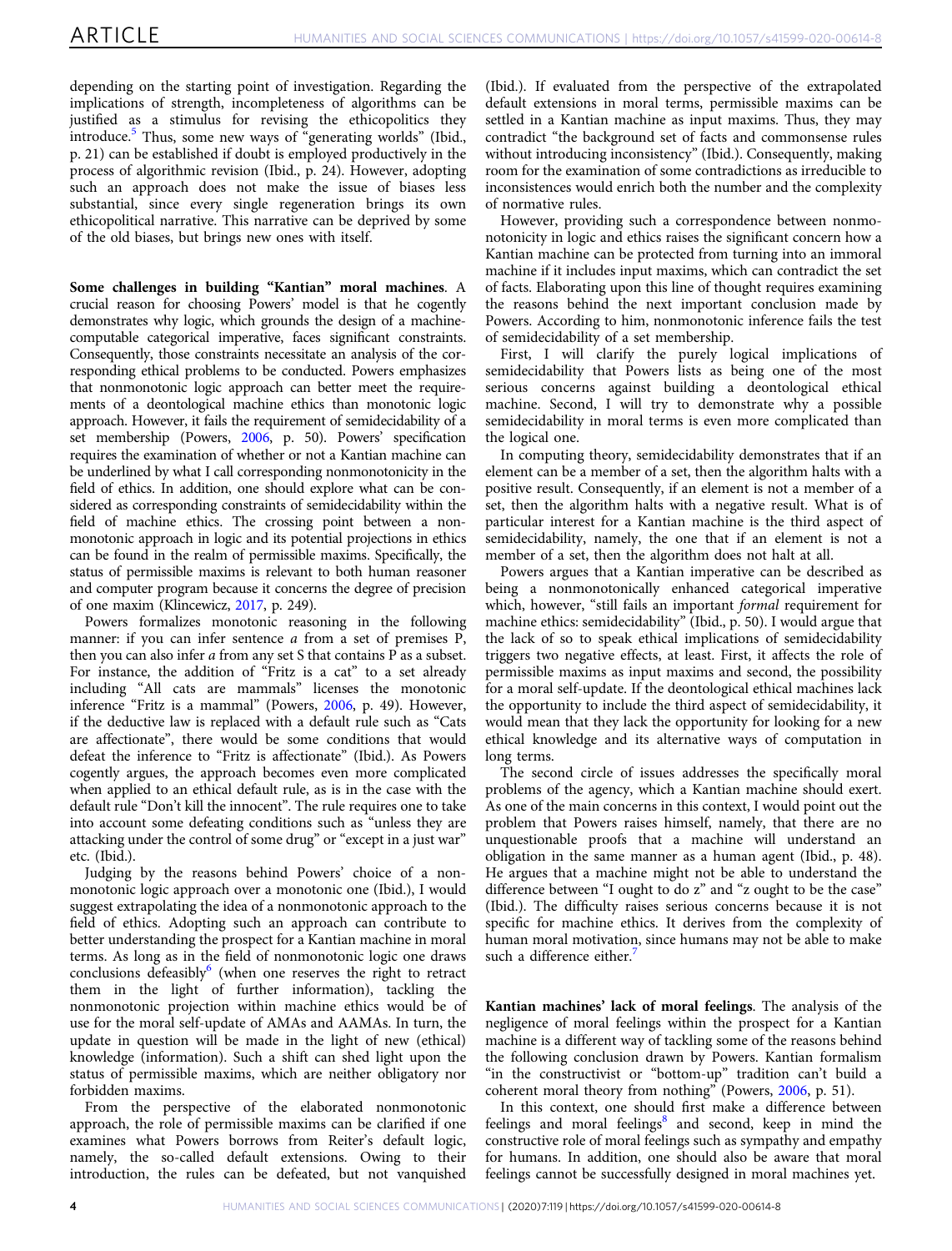If the impact of moral feelings is underrated, it would lead again to the difficulties of how one defines the role of Kantian explicit ethical agents in epistemic and moral terms. Specifically, one will face again the problems in guaranteeing that a maxim that meets the tests of universalizability meets the test of being morally universalizable at once. Furthermore, one is still concerned about making a choice of how to give priority to two or more contradicting maxims, which adhere to the formal requirements of the Categorical Imperative (Stahl, [2004,](#page-9-0) p. 77).

If we one seeks to fulfill a strong "moral" AI scenario in which ethical intelligent agents can reach a human-level of ethical knowledge, one should be assured that the moral self-update of the AAMAs guarantees that after the update, those machines will remain at least as moral as they were before.

Tackling the role of moral feelings for the update of moral machines points towards the utopian scenario of some highly developed explicit ethical agents, which can manage to master such an update in the distant future. One of the main reasons for this vague prediction is that developing moral feelings is a doublestep process. At first sight, it can be considered as a methodological benefit that computers "as emotion-free machines might again be said to be in a good position" to fulfill the criterion of impartiality in Kant's sense (Ibid.). However, as Wallach and Allen have cogently pointed out, it is unlikely that robots develop empathy to other entities, unless they cultivate emotions on their own (Wallach and Allen, [2010,](#page-9-0) p. 165).

So, what would be the role of moral feelings embodied in a Kantian ethical machine? A relevant alternative can be found in the way in which Wallach and Allen describe how an AMA should follow the Golden Rule. While working to notice the effect of others' actions on itself, assessing the effect and choosing its preferences, as well as assessing the consequences of its own actions on the affective states of others, it should work on assessing one's individual psychology (Ibid., p. 96).

In practical terms, it means building an AMA that has the capacity to discern and anticipate changes in the "affective reactions" of people to its decisions. However, both Wallach and Allen are aware that predicting the actual action on the basis of those reactions is almost impossible. The deeper origin of the problem with the affective reactions in the field of machine ethics is that there are no proofs for computers' sensitivity to human beings' moral interests (Lara and Deckers, [2019](#page-9-0), p. 5.)

In addition, I would argue that even if such affective reactions are fully understandable and then, predictable, they are only a necessary condition for understanding moral feelings, which humans themselves still disagree about.

Building "utilitarian" moral machines. As another ethical theory that might give some potential answers as to "whether ethics is the sort of thing that can be computed" (Anderson and Anderson, [2007](#page-9-0), p. 18), researchers point out so-called act utilitarianism. According to the latter, rightness and wrongness of actions are determined by the consequences of the actions alone. Before examining how such a moral arithmetic can be composed in the field of machine ethics, one should know what counts as "good" and "bad" consequences in themselves (Ibid.) regarding interhuman interactions. Even if one assumes that due to a precise moral arithmetic one can calculate the best possible actions, which maximize the total net of goods, nevertheless, there is no normatively grounded reason for one to avoid these actions to be considered immoral in their "contents".

Regarding machine ethics, Anderson and Anderson point out the challenges of "computing the ethically correct action, given this information" (Ibid.). The challenges of computation concern the exact possibilities and mechanisms of "measuring" utility in

perspective by taking into account the result alone. Consequently, there is no guarantee that the engineers of ethical intelligent agents will be able to overcome the pitfalls of their own (human) moral arithmetic regarding what good action should look like. That is why they cannot successfully create both implicit and explicit ethical agents either.

Concerning the examination of permissible maxims and the possibility of a moral self-update of utilitarian machines, one faces the following contradictions. Regardless of the fact that machine-computable categorical imperative and act utilitarian imperative are based on mutually exclusive patterns of modeling (maxim-based computational model vs. result-based computational model), act utilitarian modeling can also be considered as lacking both logical and so to speak ethical projections of semidecidability. This means that act utilitarianism does not clearly encourage the application of permissible maxims as input maxims.

However, the reasons for that are different. The objective of act utilitarianism is to provide algorithms that should discern the classes of forbidden from obligatory actions, not those of maxims. In the best possible scenario, permissible actions are tacitly included as a sub-group of obligatory actions. Permissible actions are of secondary interest if they meet the requirements of maximizing the utilization of "good" results, as do obligatory actions.

Another moral concern is that an algorithm's uncertainty displays a more elaborated version of classic objection to utilitarianism, viz. that it would take too long for a person to sort through all the options and consequences in order to avoid uncertainty or unwanted results (Klincewicz, [2017](#page-9-0), p. 248). This means that a utilitarian computer reasoner should be optimally efficient in terms of time and result. Thus, the efficiency of the moral advice will be guaranteed in both temporal and context terms. One of the objections to such an approach is that the efficiency in epistemic terms does not necessarily trigger moral relevance, unless one argues for an ideal example.

Furthermore, similar to a Kantian ethical machine, implementing utilitarian principles into moral machines does not provide "a base of standard morally unambiguous cases" (Ibid., p. 254). In addition, there are fundamental problems concerning utilitarianism that cannot be solved by computers such as what is utility, how it can be measured, and how interpersonal comparisons of utilities can be realized (Stahl, [2004,](#page-9-0) p. 77).

Paradoxically enough, there is a risk for both deontological and utilitarian moral machines that they may not be able to understand the moral complexity of agent's perspective. Thus, one inevitably shares again Powers' concern about whether or not machines can make a difference between "I ought to do z" and "z ought to be the case" (Powers, [2006,](#page-9-0) p. 48). A serious problem of act utilitarianism as a result-based model is how the engineer can understand whether at the moment of designing and developing the moral machine, he has enough information about the future consequences regarding goodness. The particular difficulties for the moral self-update are related to the fact that the lack of clear permissible input maxims makes the prediction of consequences problematic in moral terms.

For instance, human mistakes do not coincide with computation errors by default. This is due to the fact that human moral agents can make mistakes, but not errors in their moral practice. Technically speaking, error shows the gap between the calculated value and what is justified as true value, viz. the "rightness" or "wrongness" of data. Another point is that wrong data can be a result of a wrong moral choice. The error can be a result of a moral mistake made by the engineer as a moral agent and vice versa. Underrated or unrecognized mistakes can influence the behavior of moral agents so that they make moral mistakes. In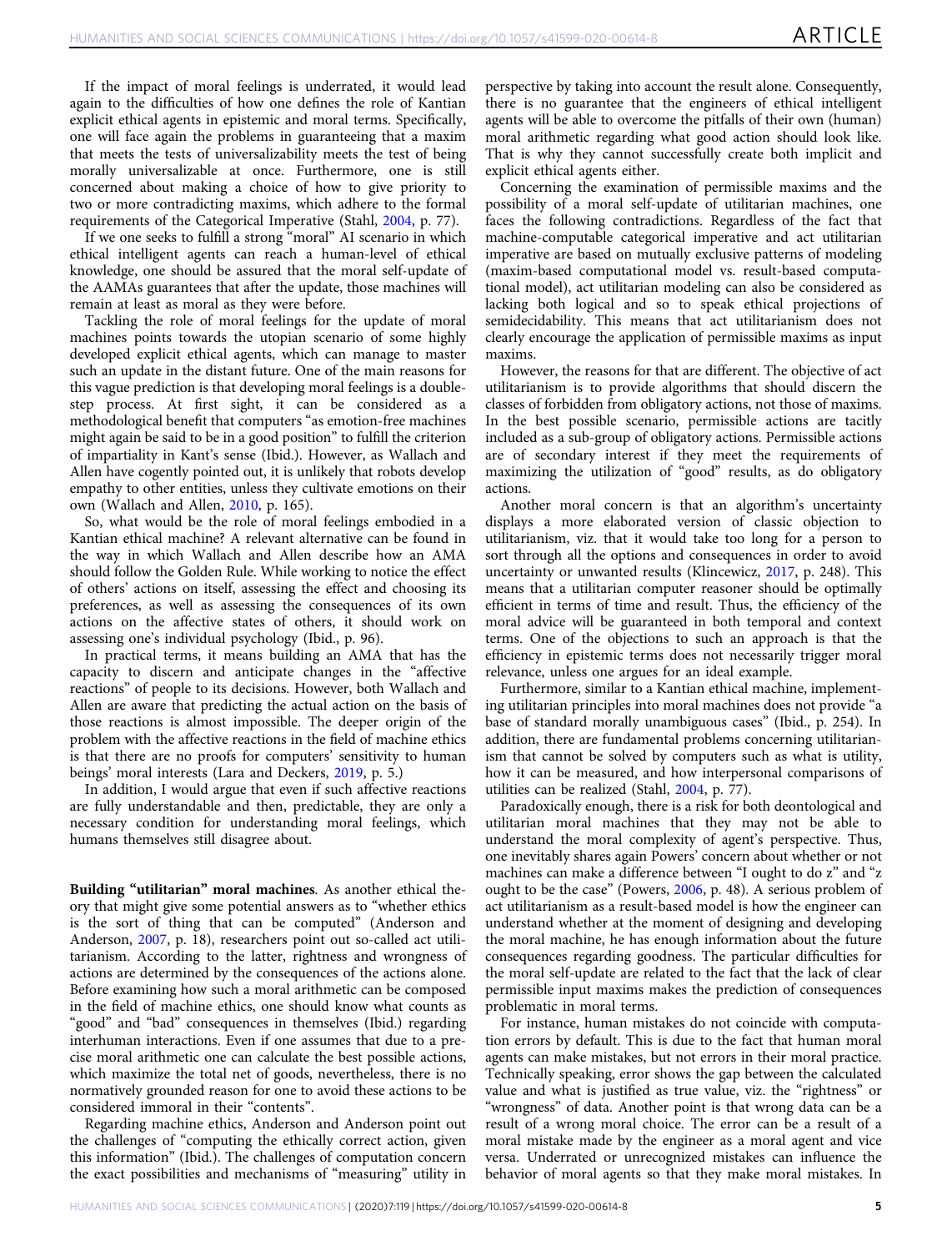addition, one should keep in mind that particular actions that might appear as errors or aberrations are in fact intrinsic to algorithms' experimental and generative capacities.<sup>[9](#page-9-0)</sup>

However, some investigations in the field of machine ethics are focused upon preventing the possible errors in moral arithmetic due to the ambiguous assumption that the avoidance of those errors would automatically lead to avoiding moral mistakes. As Wallach and Allen cogently argue, most criticism of act utilitarianism is focused upon how to protect utilitarian AMAs from "an endless stream of calculations" (Wallach and Allen, [2010,](#page-9-0) p. 89), but, as I would add, not of rethinking the risk of establishing an endless stream of estimations.

Speaking in practical terms, encouraging an endless stream of estimation of good as useful would encourage reducing morality to a cost-benefit analysis. This analysis underlines meritocratic morality based upon evaluating economic merits as unquestionably moral if they are of economic use. Elaborating upon the discussion within the field of machine ethics, it would mean that all the criticism one can raise against the concept of a Condorcetian "mathématique sociale" (Feldman, [2005](#page-9-0))—and its present-day representatives in the various schools of cost-benefit analysis in economic practice—applies even more cogently to a moral mathematics favoring strong AI scenarios.

The role of moral feelings in building "act utilitarian" machines. What is the status of moral feelings within the paradigm of act utilitarianism? Against the accusations of utilitarianism as being "cold and unsympathizing", Anderson raises the argument that the happiness and unhappiness of others can hardly make one "cold and unsympathizing", as is demonstrated by Mill's own hedonistic utilitarianism (Anderson, [2008](#page-9-0)). The main issue, which is of high relevance for machine ethics as well, is whether or not happiness can be unquestionably examined as a matter of goodness.

Certainly, the equation of goodness with happiness displays rather an ideal case. In addition to the question of whether or not intelligent agents (IAs) can have feelings at all, one faces the following dilemma. It is unclear whether or not at least some of those feelings if any meet the requirements of moral feelings.

All the aforementioned difficulties trigger some new difficulties as well. For instance, whether or not maximizing what is good for the majority of humans or IAs in general coincides with what is good for the individual or the given agent, respectively. It also raises the problem whether or not what is good and could be defined as potentially encouraging positive moral feelings in the machines meets the requirements of having morally acting machines.

Another problem derives from the side of the engineers who are supposed to program the machines with such moral feelings. Regarding the utilitarianist frame, the computational gist can be summarized as a matter of appropriate application of a relevant metric of happiness, pleasure, or a matrix of preference by the software (Klincewicz, [2017,](#page-9-0) p. 247). Building such a metric is a challenge in itself even when one tackles the ideal case, namely, when the engineer knows what kind of philosophically related sources he needs to employ.

Therefore, even in this ideal case, when the engineer should use "a philosophically informed set of criteria" (Ibid.), it is not clear how the informed consent can contribute to solving the problem of moral pluralism. The latter raises the corresponding engineering difficulty of encompassing the sheer number of criteria and the magnitude of difference between them (Ibid.). One should also keep in mind the specification that the objective of covering more domains limits the space of possibilities that can be adopted (Ibid.).

This difficulty is not strictly computational. The reason for that is that fulfilling the objective in a moral sense would mean arguing for moral formalism, although not of a Kantian type. The more domains are covered, the less moral variables can be applied in a non-contradictory manner. That is why adopting such an approach would result into moral absolutism due to which only few variables will be considered as universalizable in moral terms.

Howard and Muntean's project for an AAMA. Howard and Muntean's project ([2017\)](#page-9-0) aims at building a multifaceted AAMA ideal model by adopting the concepts of learning and adaptation (Howard and Muntean, [2017,](#page-9-0) p. 124). What is of particular interest in this model is that it gives some clues as to how an autonomous moral machine can achieve a moral self-update. The update is grounded in the authors' objective to replace the actioncentered model by an agent-centered model. The latter encourages virtue ethics for a machine based on active moral learning (Ibid., pp. 121, 126).

In turn, the active learning is determined through the practices of moral learning<sup>[10](#page-9-0)</sup> and moral development of dispositional traits by relying upon so-called soft computation (Ibid., p. 140)—neural networks, which are elaborated upon by evolutionary computa-tion.<sup>[11](#page-9-0)</sup> According to Howard and Muntean, each AAMA has a set of dispositional traits, or possible behaviors, which play "a role similar to "dispositional moral virtues" " (Ibid., p. 126). In such a "minimal model", virtue may be considered as a dispositional trait that is cultivated through a process of learning (Ibid., p. 135).

Certainly, what Howard and Muntean consider as a possibility for grounding artificial morality within the framework of so-called moral dispositional functionalism<sup>[12](#page-9-0)</sup> (Ibid., p. 132) contributes to expanding the boundaries of the debate in new directions. The methodological strength of the project is that the authors explicitly define behavior reading as a "weaker" version of "moral" reading. Specifically, the project does not encourage one to decode human moral behavior in its complexity, but shifts the focus to the similarities between humans and machines. It rather assumes "as little as possible about the true nature of human morality, and enquires into the replicability and the scalability of these [similar] features, outside of this model" (Ibid., p. 130).

Judging by those specifications, one could coin Howard and Muntean's project as promoting a "weaker" version of an explicit ethical agent. It does not aim to reach the level of human morality in general, but only to "read" some behavioral moral similarities, which can be computed. This assumption is clearly stated when Howard and Muntean describe the virtue ethics of AAMAs as having a "partial analogy with human virtue ethics" (Ibid., p. 141).

Regarding the benefit of adopting a virtue ethical approach for the purposes of a moral self-update, one makes a step forward towards avoiding some risks posed by utilitarian and deontological approaches. A self-update grounded in virtues can be evaluated as minimizing the risks of blurring the categories of "useful" and "good" (act and rule utilitarian approaches). It can also minimize the restriction of moral agency to the update of duties alone (as can happen if the model of deontological ethics is adopted uncritically).

Another important contribution in this respect is Howard and Muntean's specification that AAMAs' active learning should be grounded in a pattern recognition structure. The latter includes "non-linearity, emergence, errors, noise, or irrelevant data" (Ibid., p. 143). The consideration of those factors makes the design less ambitious in terms of moral perfection. However, it is more critical towards the opportunity of rejecting some data if the data is recognized as unreliable in moral terms. Furthermore, the authors cogently try to limit in advance the moral concerns,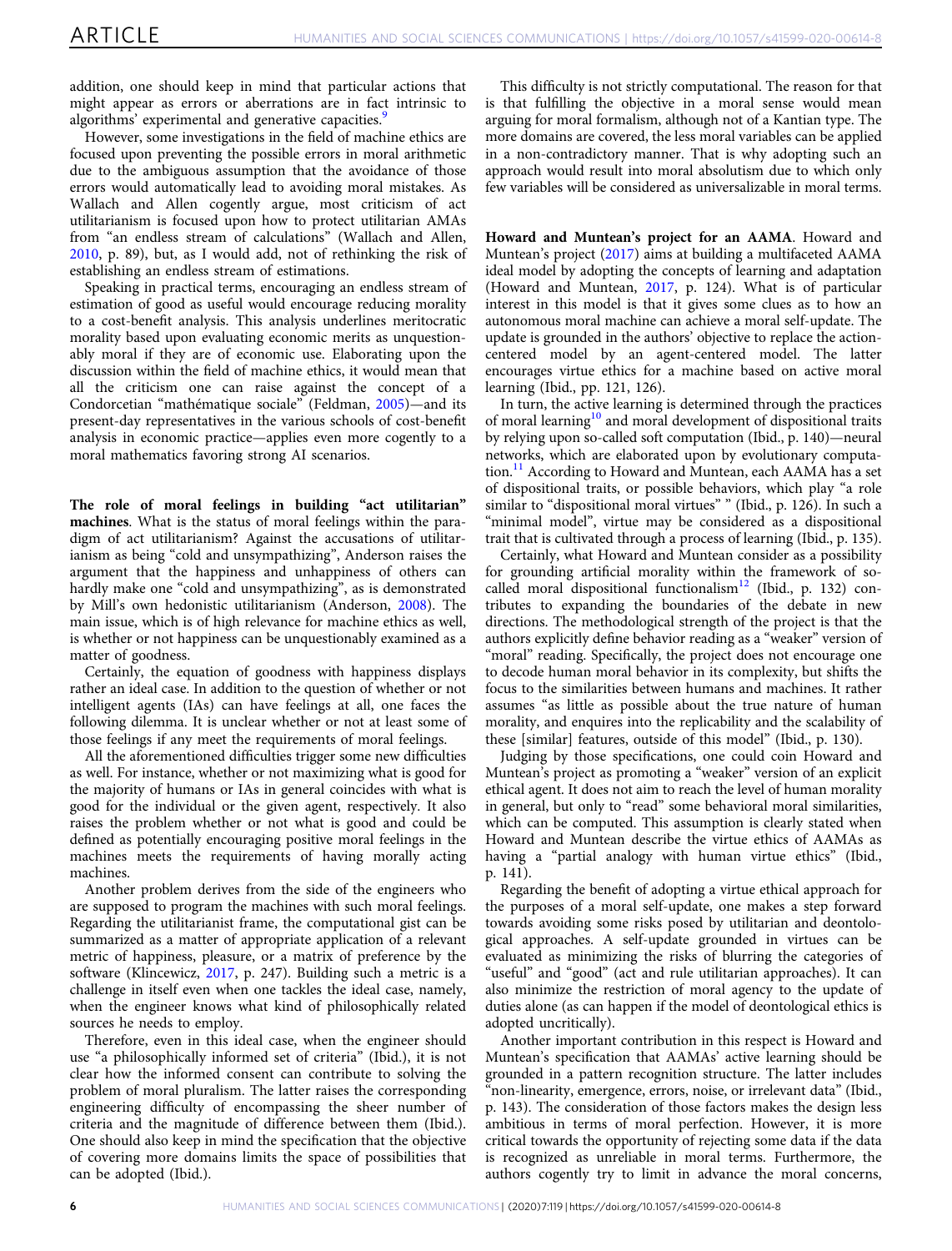which may derive from the inconsistencies between humans as moral agents and moral machines. They introduce some limits by assuming that AAMAs are analogous to human moral agents (Ibid., p. 153).

While the awareness of AAMAs' imperfection and corresponding imperfectability is a strength, the methodological concerns derive from the consequences of so-called by the authors computational "minima moralia" for an AAMA (Ibid., p. 131). The negative consequences can be examined on the level of deliberately limiting the analysis to the behavioral replicability of moral actions by so-called black-box strategy. Consequently, the authors apply this strategy by circumventing the replicability of mental and psychological mechanisms of moral judgments, as well as the rational and deductive aspects of morality (Ibid.).

Adopting such an approach initially disregards the complexity of human moral motivation and moral reasoning, which is irreducible to computation processes. In this context, the complexity of dis-analogies is considered as being somehow limited by the assumption that moral data is a collection of unknown and "possibly very complex patterns" (Ibid., p. 142). However, the specification does not prevent the analysis from going towards bad moral infinity, while arguing for AAMAs' moral self-update. As one of the most apparent risks regarding such an update, I would point out the risk brought with so-called exhaustive enhancement criticized by Lara and Deckers [\(2019,](#page-9-0) p. 3). This enhancement is negatively evaluated due to the fact that the decision-making process is delegated entirely to the machines. Such a delegation is possible only as a matter of theoretical speculations at that stage. The reason is that there is no guarantee that moral maturity of humans as a process of development can be replicated by machines in the process of their moral selfupdate. $13$ 

When one claims that the advanced AAMA can pick relevant patterns of dependency among relevant variables, although there is always missing information about the variable of moral behavior (Howard and Muntean, [2017,](#page-9-0) p. 142), nothing guarantees that the information in question will be relevantly interpreted by the AAMA in moral terms. Practically speaking, the missing information may lead to having patterns with disanalogies, which to be black-boxed for the sake of keeping the pattern and thus, make it unusable. In this case, it will show a limited picture of behavior reading or even worse. It could be accepted uncritically and trigger the programming of immoral AAMAs, which to be considered as moral machines.

Consequently, one of the main concerns about the limitations is that the analogy between humans and moral machines is used as an excuse of machines' moral imperfection and the corresponding imperfectability for the sake of grounding their autonomy. Howard and Muntean adopt a milder than necessary version of criticism towards the limitations. They argue that there will "be always bad results and "too-good-to-be-true" results". The conjecture here is that, statistically and in the long run, such an AAMA model or something similar to it will gain "model robustness" (Ibid., p. 154). The reasons behind why such robustness is questionable in moral terms can be traced back to the specification that AAMAs' moral self-update cannot be evaluated in progressive terms. Therefore, extrapolating Laura and Deckers' idea that exhaustive enhancement excludes the possibility for moral progress (Lara and Deckers, [2019,](#page-9-0) p. 4), one may argue that moral self-update cannot be guaranteed as a matter of moral development by default.

The conviction that regardless of the moral imperfections, moral self-update of such machines will result somehow into a moral perfection in the long-run raises more concerns than it looks like. The moral concern is irreducible to the worry about epistemic probability. On the contrary, it is a concern about

moral predictability, viz. a concern about the consequences from a possible immoral machine's behavior. It triggers the issue of how one takes responsibility for such consequences.

Howard and Muntean are aware of some of those concerns. They claim that the criteria for when a bundle of features of a population of NNs (neural networks) is a "virtue" of the AAMA, as well as those of whether or not one can build a virtue from a set of potential behaviors (Howard and Muntean, [2017](#page-9-0), p. 154) require further investigation. Regarding the question of responsibility, the authors argue that one should not worry about the predictability of the AAMAs' (im)moral behavior, although one should be prepared to disable such machines at any time (Ibid.).

Certainly, the possibility for disabling is the most appropriate action in moral terms; specifically, when one examines the impact of AAMAs, which are used in fields such as medicine and military industry. In this context, discussing the role of moral agents' responsibility as being closely tied with that of biases is of crucial importance. The debate covers many issues, which need to be tackled in moral terms. Such an issue is whether or not the people responsible for disabling AAMAs would like to do it being guided by immoral motivation and/or external reasons of a non-moral origin. A special place within motivational factors takes human trust when recognizing the risk and its elimination.<sup>[14](#page-9-0)</sup>

In turn, the practical concerns about Howard and Muntean's project are related to the AAMA's ability to "read" and systematize moral behavior. According to the authors, the AAMA's ability to "read" the behavior of human agents depends upon the quantification of the behavior. It is recognized as a matter of collected data, which excludes the role of human moral motivation and moral judgments. Howard and Muntean aim at premising their project in the most objective manner. It should be "loosely premised only on the knowledge we have about the Neural Networks and Evolutionary Computation, and not on what we know about the nature of moral cognition of humans" (Ibid., p. 146).

Howard and Muntean see the complex limitations of "reading" people's behavior as raising the following concern: "reading moral behavior from data" puts "a heavy load" on the evolutionary computation. This is due to the fact that the search goes towards potentially infinite dimensionality (Ibid., pp. 147–148). The problem is that for the purposes of overcoming this methodological difficulty, the authors suggest the introduction of purely computational constraints such as limiting the number of hidden layers, simplicity, speed etc. (Ibid., p. 148, Note 32). However, those limitations do not shed light upon the problem how one can choose between morally contradicting, but not mutually exclusive behaviors on the level of input maxims.

Specifically, gathering data, as well as composing neural networks initially depend upon the preferences of those who collect and systematize the data in question. It is the engineers who determine the number of layers, the criteria for simplicity and speed etc. Regardless of the fact that Howard and Muntean distribute the responsibilities in the process of soft computing to so-called evolver—the person who makes the decision about the evolutionary computation and who can be a different person than the programmer or the trainer of the neural network (Ibid., p. 152)—this does not make the issue of biases less complicated.

One faces the concern about distributed responsibility for gathering morally relevant data when it is ascribed to more than one agent involved. Consequently, the increasing number of responsible agents increases the number and the impact of both conscious and unconscious biases. The distributed responsibility as such concerns the degree of uncertainty and vagueness, which should be left in the system within the process of soft computing. It means that biases are still influential at the first level of input data.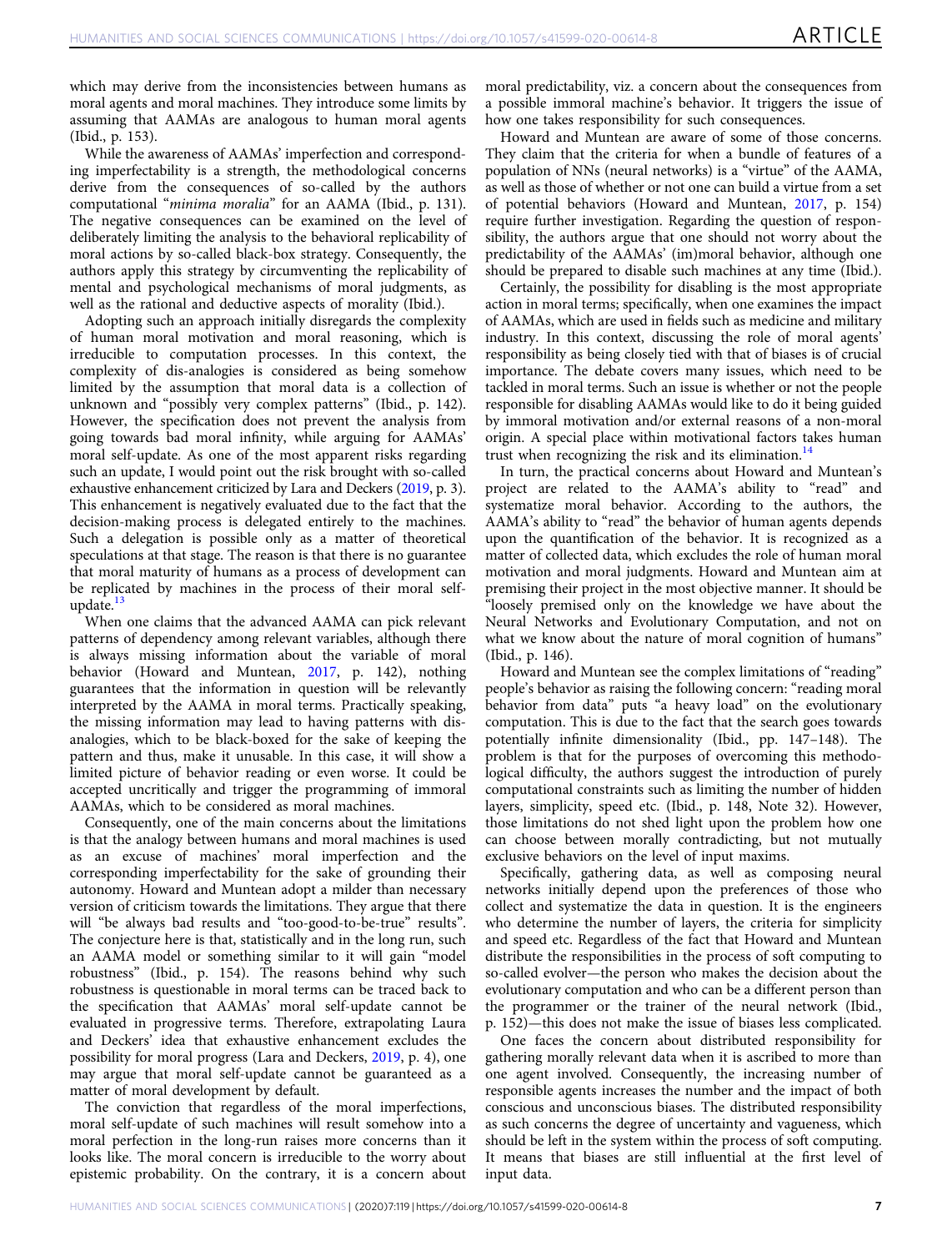Another issue derives from the assumption that the evolvable features of each AAMA, which the authors associate with socalled robo-virtues, can radically differ in the different scenarios (Ibid.). Adopting such an approach in moral terms may lead to uncontrollable moral relativism and even to immoralism. Speaking in moral terms, the evolution of populations of the neural networks raises the risk virtues to become a "hostage" of the idea of moral autonomy. Thus, the strive for autonomy increases the risk of having autonomous immoral machines. Furthermore, if what is evolvable from one generation of the AAMA to the next, as well as what can be defined as initial populations, which are inherited from one scenario to another are empirical questions (Ibid.), then the following issue arises. How can the distribution of moral competence in the process of evolution guarantee not only a minimal and optimal set of virtues, as Howard and Muntean argue, but also those virtues to assure the development of moral scenarios alone?

The second time when biases play a crucial role in Howard and Muntean's model is on the level of the categorization of data. According to this model, the process of categorization is based upon building analogies between artificial cognition, human cognition and moral action. In turn, the categorization as such raises some problems that merit further investigation. First, as was it shown with the previous models of Kantian and act utilitarian moral machines, human cognition does not necessarily coincide with human moral reasoning. Specifically, the cognition of moral reasoning does not necessarily represent the moral specificities of this reasoning nor is every practical reasoning moral reasoning in itself.

Second, the building of learning patterns from data on the basis of relatively clear analogies between human and artificial cognition is not unquestionable. The building can face numerous difficulties when one witnesses a lack of analogies such as those concerning moral feelings and complexity of human moral motivation in general. On this level, the role of both conscious and unconscious biases should be carefully examined because they have not only negative, but also positive influences. As an example of positive influence, one can point out the encouragement of moral feelings such as empathy and sympathy.

Then again, the problem is how soft computing can contribute to building AAMAs, which can develop (or actively learn in Howard and Muntean's sense) moral sensitivity, taking into account that even implicit ethical agents have not yet mastered such an ability. The analysis shows that even if one introduces some methodological limitations, the project of "reading moral behavior from data" (Ibid., p. 147) provokes more questions than providing answers.

#### Conclusion

By exploring the difficulties in finding satisfactory answers to the questions "Whose morality?" and "Which rationality?" within the field of machine ethics, I raise some concerns about building an ethical intelligent agent. Those difficulties address the issue how such an agent would reach, (if not a human-level), at least a verifiable level of cognition corresponding to that of human ethical knowledge and human moral reasoning. Specifically, I examine how the crossing point between the questions "Whose morality?" and "Which rationality?" can be found in the exploration of complex moral reasoning, as adopted by different groups of ethical intelligent agents.

The primary objective of this paper is to demonstrate that building well-working AI machines, which serve for moral purposes (both as autonomous and semi-autonomous moral agents) does not mean building moral machines by default. As a main reason for such a complication, I point out the risks of reducing intelligence to a numeric value in the computation process, while arguing for a moral reasoning.

Analyzing the role of the so-called Moral Lag Problem within the field of machine ethics, I aim at revealing the origin of Powers' concern whether or not a moral machine could exhibit only a simulacrum of ethical deliberation. The gist of this simulacrum can be determined as being triggered by the risks that moral machines replicate human morality, with all its imperfection. This is due to the role of both conscious and unconscious biases of the engineers. Biases' influence as such concerns the risk of equating the decision-making based on algorithms with the human moral decision-making process. Consequently, the particular negative effects of such a potential misrecognition can be traced back to the level of intermingling computational errors with moral mistakes.

The methodological discrepancy between computational process and moral reasoning is exemplified by comparing and contrasting three projects for moral machines, viz. Kantian, utilitarian, and virtue ethical machines. The analysis shows that paradoxically enough, regardless of the different ethical models that are adopted, none of these three projects go far enough in building autonomous moral machines. Furthermore, those different, in moral terms, projects face similar problems in relating computation to estimation. The problems affect the respective correspondence between epistemic and moral predictability, while building such machines.

Examining the origin of Powers' concerns about the application of nonmonotonic logic approach into building deontological moral machines and the lack of semidecidability it suffers from, I argue that one can find corresponding constraints within the field of ethics. Consequently, there are corresponding constraints of semidecidability if they are extrapolated into the field of machine ethics. That is why I raise the hypothesis that the methodological constraints of nonmonotonic approach in logic and its potential projections in ethics, while building a Kantian machine, concern the status of permissible maxims as input maxims. Clarifying the status of permissible maxims in nonmonotonic terms expands the possibility of having such maxims in the field of machine ethics. This is due to the nonmonotonic requirement that the possible contradiction to the facts would not lead to moral inconsistencies by default.

In turn, the main objections to the ethical projections of semidecidability address the possibility for a moral self-update of a moral machine, viz. the third aspect of semidecidability (when an element is not a part of the set, then the algorithm does not halt at all). If this aspect is neglected, it would mean that the moral machine would lack the ability to look for a new ethical knowledge and its alternative ways of computation.

The risk of moral inconsistencies resulting from the computation process is exemplified, although from a different perspective, by Anderson and Anderson's interpretation of act utilitarianism as well. Specifically, I have examined the reasons behind their statement saying that before exploring how a moral arithmetic (based upon maximizing utility as goodness) can be composed in the field of machine ethics, one should know what counts as "good" and "bad" consequences in themselves. Act utilitarian modeling shows that moral arithmetic, which is designed to avoid errors, does not automatically lead to avoiding moral mistakes.

Elaborating upon the problems act utilitarian moral machines face, I compare and contrast the project of such machines with that of a Kantian machine. In this context, I reach the following paradoxical, at first sight, conclusion. Regardless of the fact that machine-computable categorical imperative and act utilitarian imperative are based on mutually exclusive patterns of modeling (maxim-based computational model vs. result-based computational model), an act utilitarian model of moral machines lacks similar logical and, so to speak ethically justifiable, semidecidability.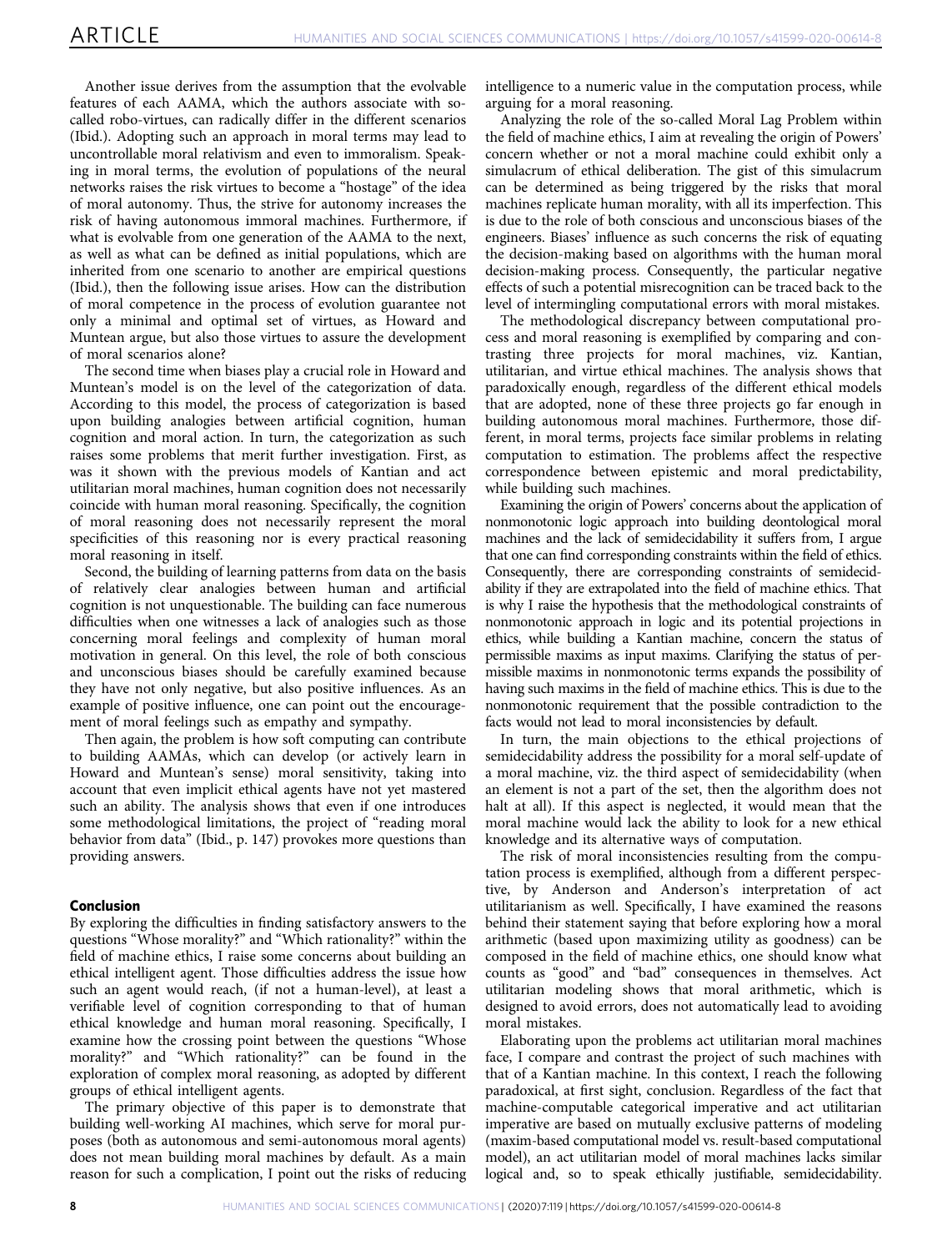However, in the case of act utilitarianism, ethical implications of semidecidability have different embodiments regarding the status of permissible maxims and moral self-update.

Concerning the status of permissible maxims, they are of secondary interest because in act utilitarianism, one argues for permissible actions. In the best possible scenario, permissible actions can be treated as a sub-class of obligatory actions if they meet the requirements of maximizing the utilization of "good" results. Regarding moral self-update, similar to Powers' alerts to a Kantian machine, in an act utilitarian machine, one witnesses a problem with machine's ability to understand the nuances of moral motivation. However, the difference is that since act utilitarianism is determined due to the goodness of results—not due to that of premises—act utilitarian machines would lack clear (moral) input maxims. Thus, the lack itself will make the moral self-update entirely dependent on the consequences alone.

In this context, I tackle the reasons behind what Wallach and Allen define as "an endless stream of calculations" in act utilitarianism. I also examine the corresponding moral risks of encouraging an endless stream of estimation. Specifically, one should question the assumption that the avoidance of computational errors would automatically lead to the avoidance of moral mistakes.

In turn, the problems of "reading moral behavior from data" are exemplified with the third project of a moral machine, which is based upon a virtue ethical approach. The main contribution of Howard and Muntean's project of building an AAMA is that it does not have the pretention to build a global moral machine. Expanding Moor's terminology, this moral machine can be described as a "weaker" version of an explicit ethical agent. Consequently, the strength of the "weaknesses" consists in defining the objective of the computational process of behavior reading as a reading, which does not aim to decode human moral behavior in its complexity.

Being unable to "read" the complexity of human moral agency, such a machine would not be able to properly "read" and conceptualize human moral motivation and moral feelings either. Thus, it would leave "unread" many significant aspects of complex human behavior. Building a moral machine upon the computation of potential moral similarities between humans and machines raises one of Powers' arguments in a new voice, namely, whether or not the machine exhibits a simulacrum of human deliberation. That is why there is a risk that this "weaker" version of an explicit ethical agent becomes as vulnerable as humans who are imperfect moral agents.

Furthermore, the methodological strength and weakness of Howard and Muntean's project have one and the same crossing point, viz., so-called by the authors, computational "minima moralia" for AAMAs. The methodological benefits concern the way in which moral self-update grounded in virtues contributes to minimizing the risks of blurring the categories of "useful" and "good" (act and rule utilitarian approaches) in the process of behavior reading. In addition, this self-update also minimizes the restriction of moral agency to the update of duties alone (as can happen if the model of deontological ethics is adopted uncritically). Second, the specification that AAMAs' active learning should be grounded in a pattern recognition structure makes the project less ambitious in terms of moral perfection. However, it increases the possibility for updating and correcting some data if it is considered as unreliable in moral terms.

Regarding the methodological disadvantages, the main issue concerns the initial adoption of the black-box strategy. The strategy is applied to the replicability of mental and psychological mechanisms of moral judgments, as well as to the rational and deductive aspects of morality. However, limiting the analysis to the behavioral replicability of moral actions hides the risk the analogy between humans and moral machines to be used as an

excuse of machines' moral imperfection and imperfectability for the sake of grounding their autonomy.

The particular implementations of the risks of having an immoral AAMA are traceable to the two main processes of computation regarding the behavior reading and the systematization of data. Both processes initially depend upon the biases of the programmers and, so-called by the authors, evolvers who are responsible for robo-virtues: these are virtues, which can radically differ in the different scenarios. The issue is that if robovirtues can radically differ, they cannot guarantee that in the process of the moral self-update those scenarios will not turn into immoral scenarios.

In conclusion, comparing and contrasting the three models of moral machines shows that human cognition does not necessarily coincide with human moral reasoning. This means that cognition regarding moral reasoning does not necessarily represent the moral specificities of such a reasoning nor is every practical reasoning moral reasoning in itself. Analogical thinking that grounds the idea of replicating human and machine morality faces the serious concern about the lack of relevant analogies between humans and machines; specifically, in terms of moral feelings and complex moral motivation. It also triggers the concern that the lack of clarity regarding moral feelings and motivation is of a strictly human origin.

What are the general conclusions regarding what I called weak and strong "moral" AI scenarios? In addition to the problems inherent to having an AI reaching a human-level of cognition ("strong" AI scenarios), those concerning the impossibility of achieving a human-level of morality ("strong" moral AI scenarios) still occur. The origin of the ethical difficulty should be traced back to the issue that only humans can become full ethical agents in Moor's sense.

In turn, the question of machine's self-updating process in moral terms is a question that has not been answered yet due to the lack of necessary correspondence between epistemic and moral predictability. One of the main reasons for this discrepancy derives from the assumption that even if humans manage to design a moral reasoner system that can successfully persuade reasonresponsive people, it does not follow that those people can be persuaded in moral terms by default, nor are there guarantees that what they can be persuaded to do is morally justifiable either.

In the end, the problem with answering the questions "Whose morality?" and "Which rationality" is that they should be both raised and answered by humans as being full ethical agents. That is why the issue is what would guarantee that an AAMA can become more moral than humans once and for all so that its moral perfection lasts unlimited through a process of constant morally perfect updates.

At this stage, the two alternatives—getting inspiration from somewhere else and machine self-building—could be considered as an object of successful investigations within the field of science fiction alone. However, what could be of some use for humans as being full ethical agents is what Wallach and Allen emphasize as an outcome of the explorations in the field of machine ethics, namely, in addressing the challenges, humans will understand what truly remarkable creatures they are (Wallach and Allen, [2010,](#page-9-0) p. 11).

#### Data availability

Data sharing not applicable to this article as no datasets were generated or analyzed during the current study.

Received: 29 April 2020; Accepted: 23 September 2020; Published online: 07 October 2020